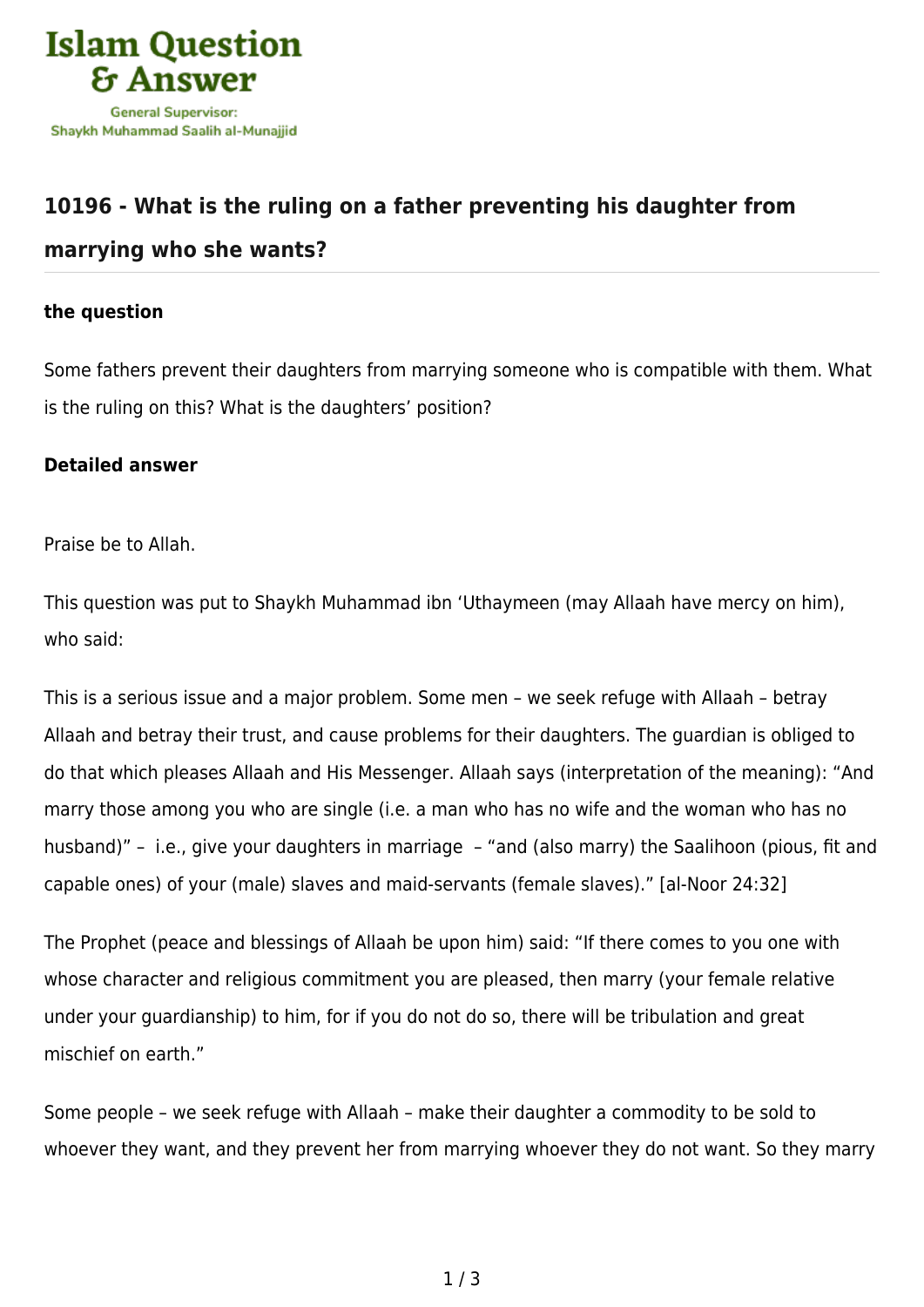

their daughter to a man whose character and religious commitment are not pleasing, because that suits their whims, and they prevent her from marrying one whose character and religious commitment are pleasing, because that does not suit them.

Would that we could reach the level where a woman whose father prevents her from marrying one whose character and religious commitment are compatible could go to the qaadi and he would tell her father, "Marry her to him or I or a guardian other than you will do so," because a girl has the right, if her father prevents her from marrying someone, (and she complains to the qaadi). This is a right given by sharee'ah. Would that we could reach this level, but most girls are prevented by their shyness from doing this.

Our advice to the father is still to fear Allaah and not to prevent her from marrying, because that may cause her to do something wrong and may lead to mischief. Let him ask himself, if he were prevented from marrying, what would happen to him?

His daughter whom he prevented from marrying will become his opponent on the Day of Resurrection:

"That Day shall a man flee from his brother,

And from his mother and his father,

And from his wife and his children.

Every man that Day will have enough to make him careless of others" ['Abasa 80:34-37 – interpretation of the meaning]

Guardians, including fathers and brothers, must fear Allaah and not deny women their right to marry the one whose religious commitment and character is pleasing to them.

Yes, if a woman chooses someone whose religious commitment and character are not pleasing,